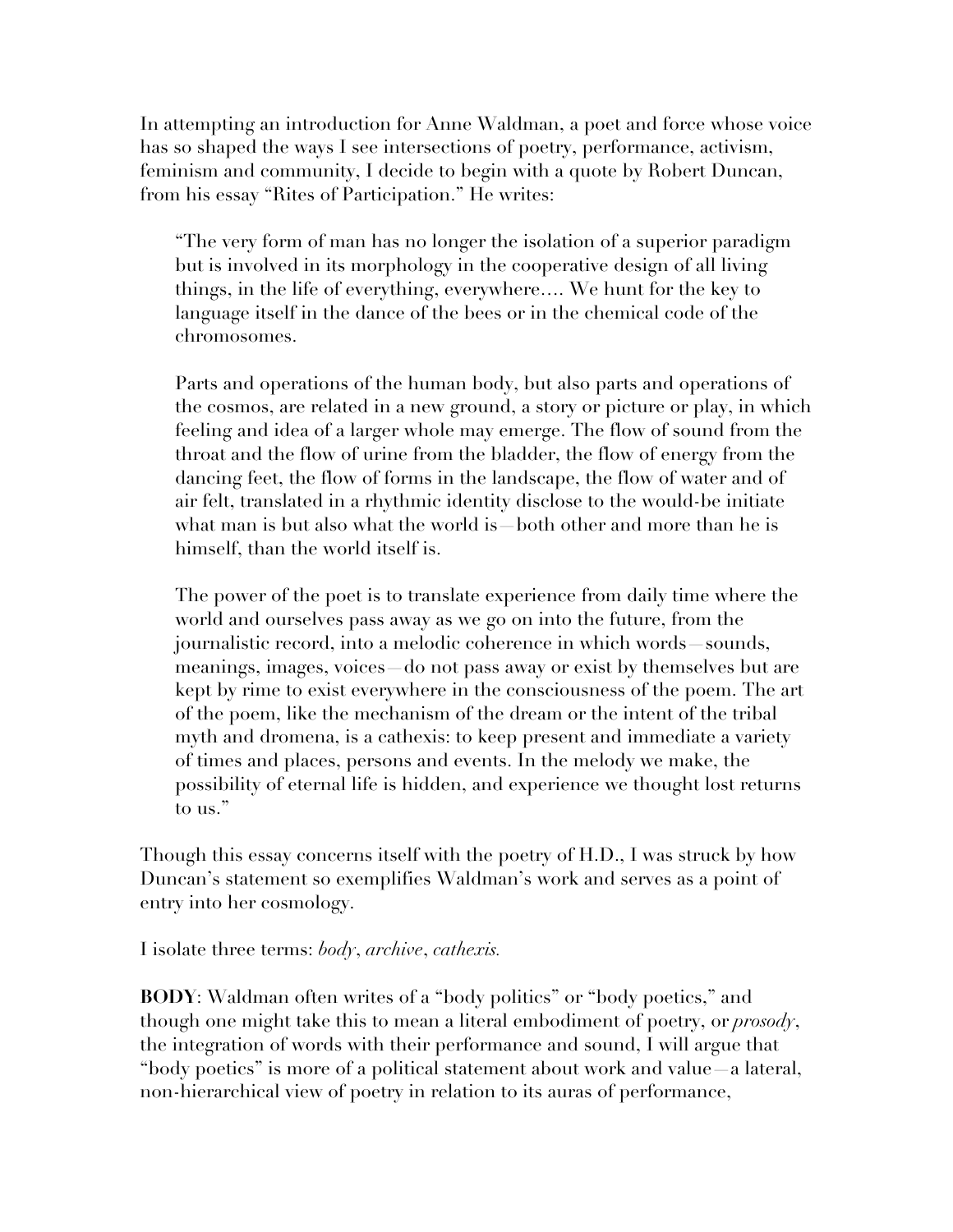community and social/global import. I had a dance teacher who once described her ideal dancing modality as "socialist dancing." In other words, not one body part is valued above another in the dancing whole. Similarly, Waldman's Work (work with a capital W—book/poem/product/text) is equal to but also merged with and inseparable from her *work* as an ambassador of poetry, her teaching and organizing, her voice as she performs the texts, the music she creates with her son, Ambrose Bye, the suffering ecosystems she cites. She describes this in her most recent book, *Gossamurmur*, as "language not separate adaptation but an internal aspect of/ something much wider" (39). It is this occupation of multiple and equally important positions, this ordering of experience without hierarchy, that poet Akilah Oliver describes as Waldman's "queer sensibility." A quilt-like poetics.

**ARCHIVE:** In *Gossamurmur*, Waldman presents the material gossamer as a kind of cosmic, linguistic and energetic connective tissue, carrying sound and history in an empathic substance of communication. She writes: "A way pliancy can supplant stiffness/ the way tensile strength prevents fractures (30). " We could also see this substance as a cerebrospinal fluid or muscular fascia, connecting self with the *exo* until there is no boundary or container with which to delineate self from nature, self from environment, self from other, self from poetry. The gossamer is infused with vibratory murmur (speech, sound, whisper, collective breath), which also connotes the communal bird formations we might witness in the sky—*murmuration*—an image of relation among beings that surpasses language. It is a book of connections, interweavings, recordings.

Throughout the book, the speaker describes encounters with an identity thief, a ghostly double self, another Anne Waldman (wouldn't we be so lucky!) at the credit union. The hinge of these shadow selves is the bank, the commerce this book disrupts. As this new Anne Waldman steals original Anne Waldman's money (and vise versa) they become each other. The reader is reminded of the ways we become facsimiles of ourselves, the selves owned by banks, mined by social media, data-doubles unconcerned with others who effortlessly recede into global amnesia.

In Waldman's work, I register the desire to create an ever-expanding and visceral recuperative archive (à la Derrida's critique of the archive that forgets its own origins) through moving and adaptive language, a beautiful attempt at a catalogue of " the fragile cassette and song files of the fleeting, transitory poetics…"(5). This troubles the all-knowing and vivisectionist archive of ownership and data hoarding in favor of a more inchoate memory-log. The archive is also intimately linked with the act of mourning: the endangered species catalogued and listed, the poets no longer with us (never dead)